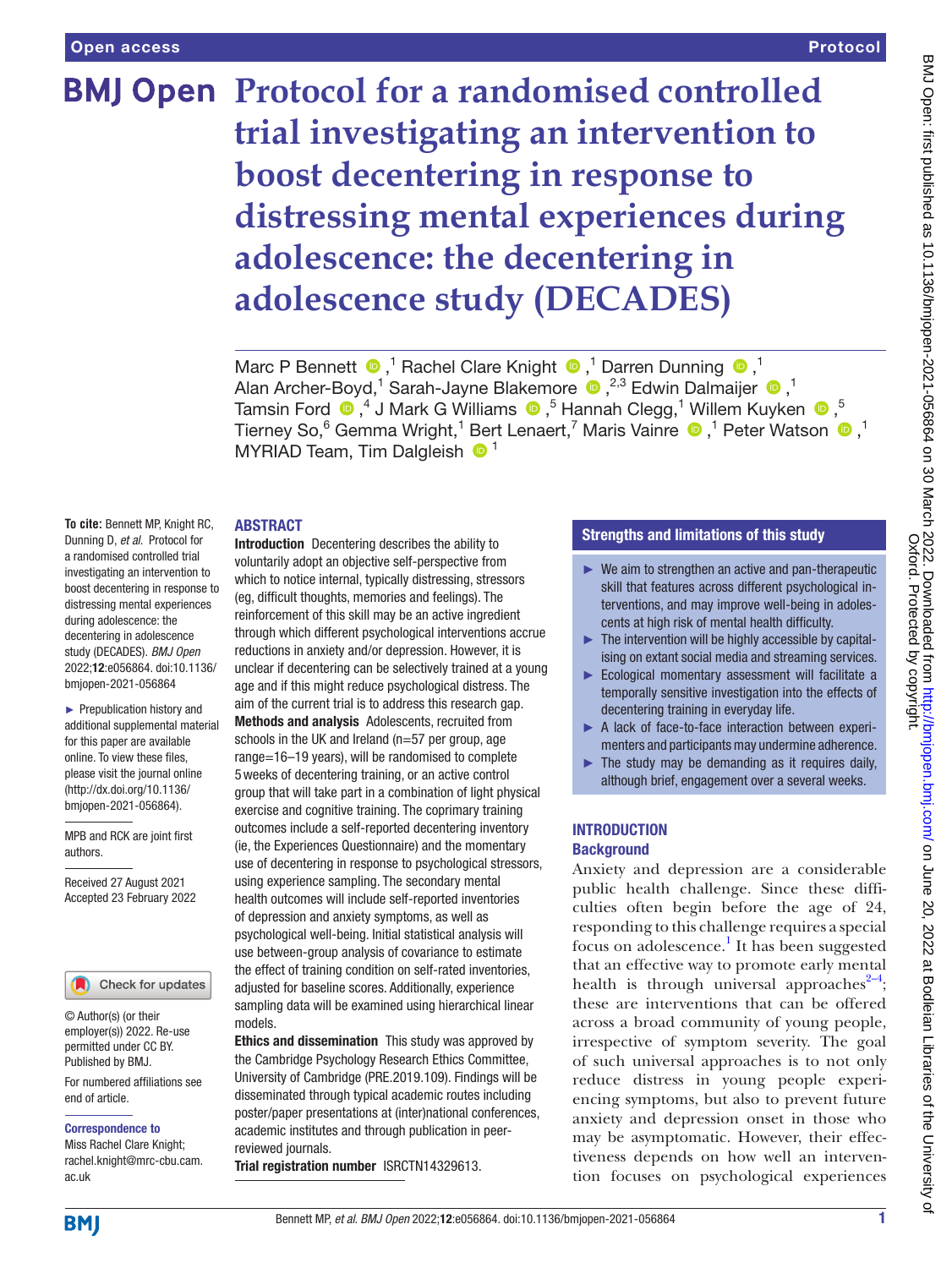and mechanisms that are relevant across the entire spectrum of mental health, from risk to resilience and through to flourishing. One strategy is therefore to target widely relevant therapeutic skills that can help manage distressing inner experiences (eg, unpleasant feelings, thoughts, memories), which can otherwise trigger shortterm distress and long-term risk of anxiety and depression onset. Psychological decentering, or decentering for short, may be one such skill.

Psychological decentering is a key concept within psychological therapy and science.<sup>5</sup> It is characterised as an adaptive self-observation style wherein one can attend to, not just the mental content of distressing inner experiences, but also its underlying cognitive nature.<sup>67</sup> Thus, decentering relates to how a person interacts with the difficult inner events prompted by experiences in daily life—it involves the ability to generate an objective selfperspective wherein one can notice mental experiences as imperfect models of the real-world rather than precise reflections. For example, a person might notice 'I am thinking I am depressed right now' instead of only noticing and then believing the thought 'I am depressed'.<sup>[8](#page-10-4)</sup> Decentering resultantly restricts the disproportionate influence psychological stressors may have on affect, behaviour and sense-of-self. Indeed, brief therapeutic exercises that stimulate a decentred self-perspective have been shown to reduce negative emotional reactivity towards stressors like unpleasant memories and negative self-relevant statements. $9-13$  Evidence also indicates self-reported decentering traits in adolescence are associated with fewer overall symptoms of anxiety and depression.<sup>14-17</sup>

Decentering is a malleable skill that can be refined through psychological intervention.<sup>[7](#page-10-7)</sup> Medium-to-large changes in self-reported decentering are reported in adults experiencing anxiety and depression following a range of psychological interventions. This includes cognitive behavioural therapy, $18 \frac{19}{2}$  acceptance-based approaches<sup>20–22</sup> and mindfulness training.<sup>23–25</sup> In fact, emerging evidence suggests that intervention-related increases in decentering are a common pathway through which different psychological interventions deliver reductions in anxiety and depression.<sup>21 26 27</sup> This has encouraged some investigations into whether or not decentering can be trained selectively so to improve mental health. For example, Travers-Hill *et al* trained adults with a diagnosis of recurrent depression currently in remission but experiencing residual depression symptoms to practice self-distancing techniques in response to difficult autobiographical memories.<sup>28</sup> This resulted in a significant increase in self-reported measures of decentering relative to an active comparison group who learnt strategies to manage maladaptive avoidance tendencies. Additionally, those who learnt to apply this decentering-related technique reported less distress towards negative memories at post intervention even in the absence of instructions to self-distance.

Therapeutic exercises that target decentering skills are already nested within different psychological

interventions.<sup>7</sup> Emerging evidence also indicates that these components can be delivered in isolation so as to selectively boost decentering and reduce risk of relapse in formerly depressed adults.<sup>[28](#page-10-12)</sup> However, a remaining question is 'can decentering skills be selectively reinforced during adolescence, and if so, through what therapeutic techniques?' This is the primary research question guiding the current study. It is also unclear if boosting adolescent decentering skills might impact on emotion and mental health. The current study will therefore evaluate, as a secondary question, how decentering training impacts anxiety, depression and emotional reactivity in adolescence. This information will inform future research trials and ultimately help in the investigation of effective universal approaches in youth mental health. A straightforward way to address these questions might be to examine the impact of decentering training on traitlevel measures of decentering and symptom severity at critical time points, for example, pre and postintervention design. However, this approach lacks the sensitivity required to detect subtle changes in decentering in response to momentary psychological stressors and their impact on emotion. A design that also includes ecological momentary assessment or experience sampling methods (ESM) could therefore facilitate a more ecological investigation of the use of decentering in everyday life as well as its impact on transient psychological stressors and emotional states.

## Current study objectives

The primary aim of the current study is to investigate if decentering can be improved during adolescence via an intensive decentering training programme. This will be investigated (1a) at a trait level by examining changes in self-reported experience of decentering (via a standard decentering inventory) and (1b) at a situational level by examining self-reported use of decentering skills in response to momentary psychological stressors (via ESM assessments). Here, repeated measures of participants' negative emotional reactivity towards momentary inner experiences (eg, feelings, thoughts and memories) will be recorded across the duration of the intervention. A secondary aim is to explore potential mental health outcomes associated with reinforced decentering skills. This will be investigated (2a) at the symptom level by examining relative change in self-rated anxiety, depression and psychological well-being and (2b) at the situational level by recording emotional reactivity towards momentary psychological stressors using ESM. A final exploratory aim is to investigate some of the cognitive correlates of decentering and training. Thus, this study will answer the following research questions: (1a) Is decentering training during adolescence associated with increased decentering reports relative to an active control condition? (1b) Is decentering training during adolescence associated with increased decentering in response to negative mental events relative to an active control condition? (2a) What is the impact of decentering training on youth mental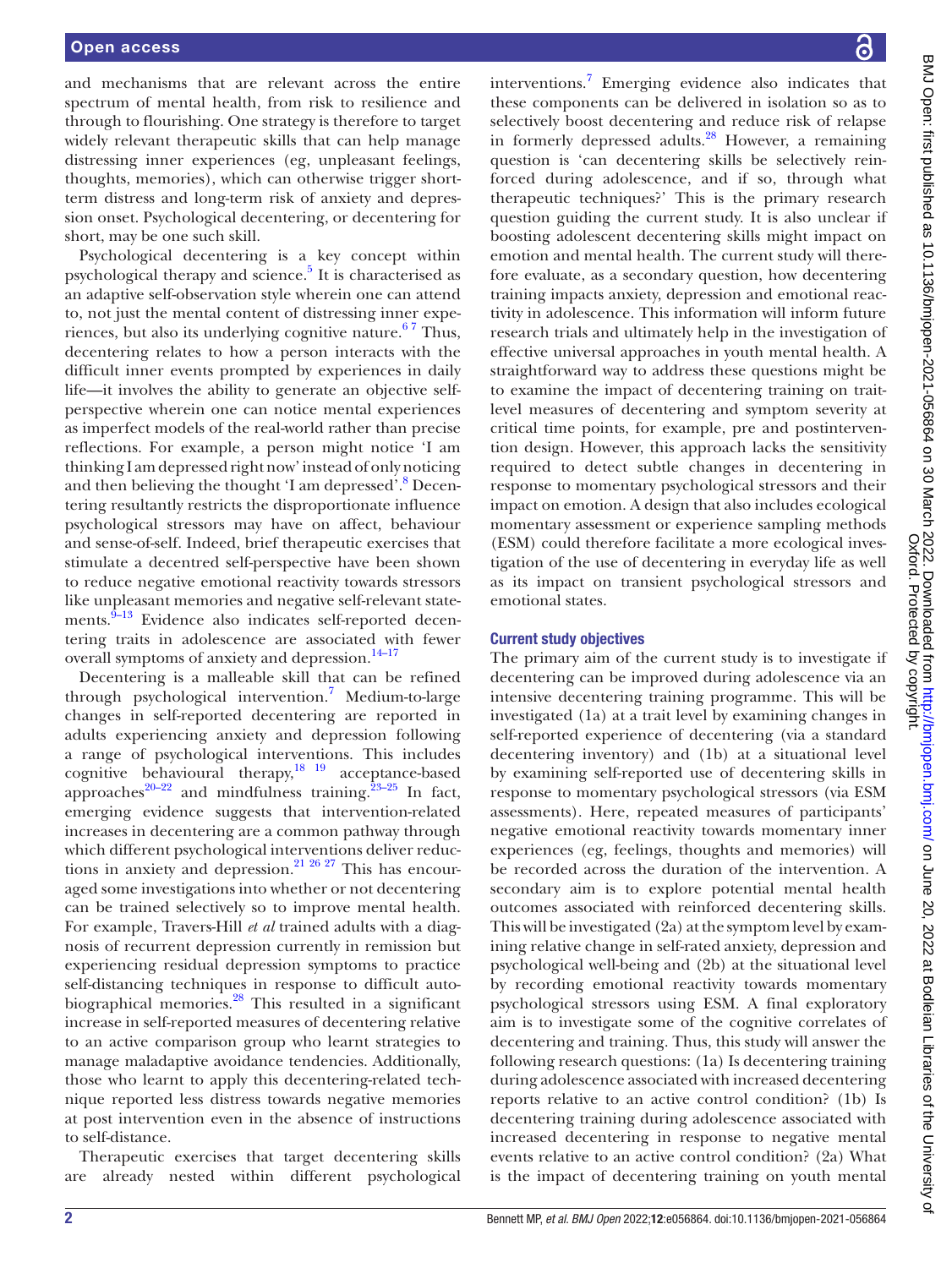health relative to an active control condition? (2b) What is the impact of decentering training on emotional reactivity towards momentary negative mental events relative to an active control? (3) What are the cognitive correlates of decentering training during adolescence?

This study will address these research questions in a cohort of adolescents who are at increased risk of depression. This is a first step towards our long-term goal to develop a universal intervention that targets psychological experiences and mechanisms that are broadly relevant in young people. Adolescents experiencing elevated symptoms of depression will be recruited from both the UK (eg, sixth form colleges) and Ireland (eg, secondary level education high schools) and will be randomly assigned to a 5-week decentering training programme or an active control. Both programmes will be delivered remotely via extant social media platforms; this means they can be delivered at low cost, are easily accessible and are flexible regarding other commitments of our participants. The decentering intervention comprises 10–15min of audio exercises to be made available each weekday through music/podcast streaming services, for example, *Spotify*, *iTunes*, *Deezer*, *Podcast Addict*. Participants will practice a specific decentering technique each week, which has been adapted from either the literature or an extant psychological therapy. Participants will also practice brief mindfulness-based grounding exercises each week to encourage the monitoring of inner experiences like emotional thoughts, memories and feelings. The overall goal of this programme is therefore to teach adolescents different ways to generate an objective self-perspective from which they can interact with negative psychological events encountered in daily life. Rather than rehearsing decentering techniques, the active control condition comprises 10–15min of gamified cognitive tasks for completion on a personal smartphone. In addition, participants in this condition will be given short physical movement routines to complete in lieu of mindfulnessbased grounding.

## **METHODS**

## Study design

The design is a randomised controlled feasibility trial (comparing a psychological decentering training to an active control programme) with school aged adolescents (aged 16–19 years). The study will run from December 2021 until July 2022, split into several cohorts. Self-rated inventories of training and mental health outcomes will be assessed at three time points: within 1week prior to the start of programme (baseline); within the third week of training (mid-intervention); and 1week after the programme has finished (postintervention).

## Participants and inclusion/exclusion criteria

Two groups of older adolescents (n=57 per group; age range=16–19 years) will be recruited from the UK and Ireland. Eligible participants must consent to completing

(1) a 5-day ESM baseline assessment, (2) 5weeks of the assigned training programme and (3) assessment measures at baseline, mid-intervention and post intervention. In exchange for their time, participants will be compensated with shopping vouchers worth (1) £100 pounds (for completing 5weeks of training) and (2) £20 (as a bonus for completing all assessments). Eligible participants must also report a score of 16 or above on the Centre for Epidemiological Studies-Depression Scale (CES-D), based on standard CES-D cut-offs. Participants must also have access to a laptop/desktop computer and a personal smartphone device.

Participants will be excluded if they: (1) currently take part in a regular (once or more per week) yoga and/or mindfulness class/workshop, (2) have participated in prior formal meditation training or a mindfulness-based stress reduction course, (3) are currently experiencing chronic illness (eg, epilepsy, chronic pain, cancer), (4) lack fluency in English, (5) have a recent diagnosis of, and are currently receiving medical/psychological treatment for, a mental health condition including (but not limited to) anxiety disorder, major depressive disorder or a traumatic stress disorder and (6) have a diagnosis of a neurodevelopmental condition such as autism spectrum disorder or attention deficit/hyperactivity disorder. Both the decentering programme and active control programme require adolescents to be without severe hearing difficulties since both conditions require listening to audiotapes. As the control condition involves physical movement routines, it may not be appropriate for specific individuals, such as individuals with limited mobility. Any volunteer who meets the exclusion criteria will be accommodated as best as possible (eg, assignment to the most appropriate condition in the case of a physical disability) and their data will not be included in the analysis.

## **Recruitment**

Participants will be recruited from the general community through a combination of existing collaborations with schools in the UK and Ireland. We will also recruit UK and Irish volunteers via online research platforms (eg, Prolific; [www.prolific.co\)](www.prolific.co) as well as extant panels of adolescent research volunteers via the MRC-Cognition and Brain Sciences Unit (University of Cambridge). Finally, and if necessary, we will also conduct a targeted recruitment campaign to recruit young people and schools using posters, pamphlets and online adverts on social media.

## Sample size

The primary training outcome is self-rated decentering and this will be assessed using both a popular inventory of decentering (Experiences Questionnaire;  $EQ^8$  $EQ^8$ ) and ESM items. There is no consensus on how to best conduct a statistical power analysis for ESM data. Power and sample calculations were therefore based on the effect of training condition on EQ scores. A power analysis calculated in G\*Power indicated that a total sample size of 90 is powered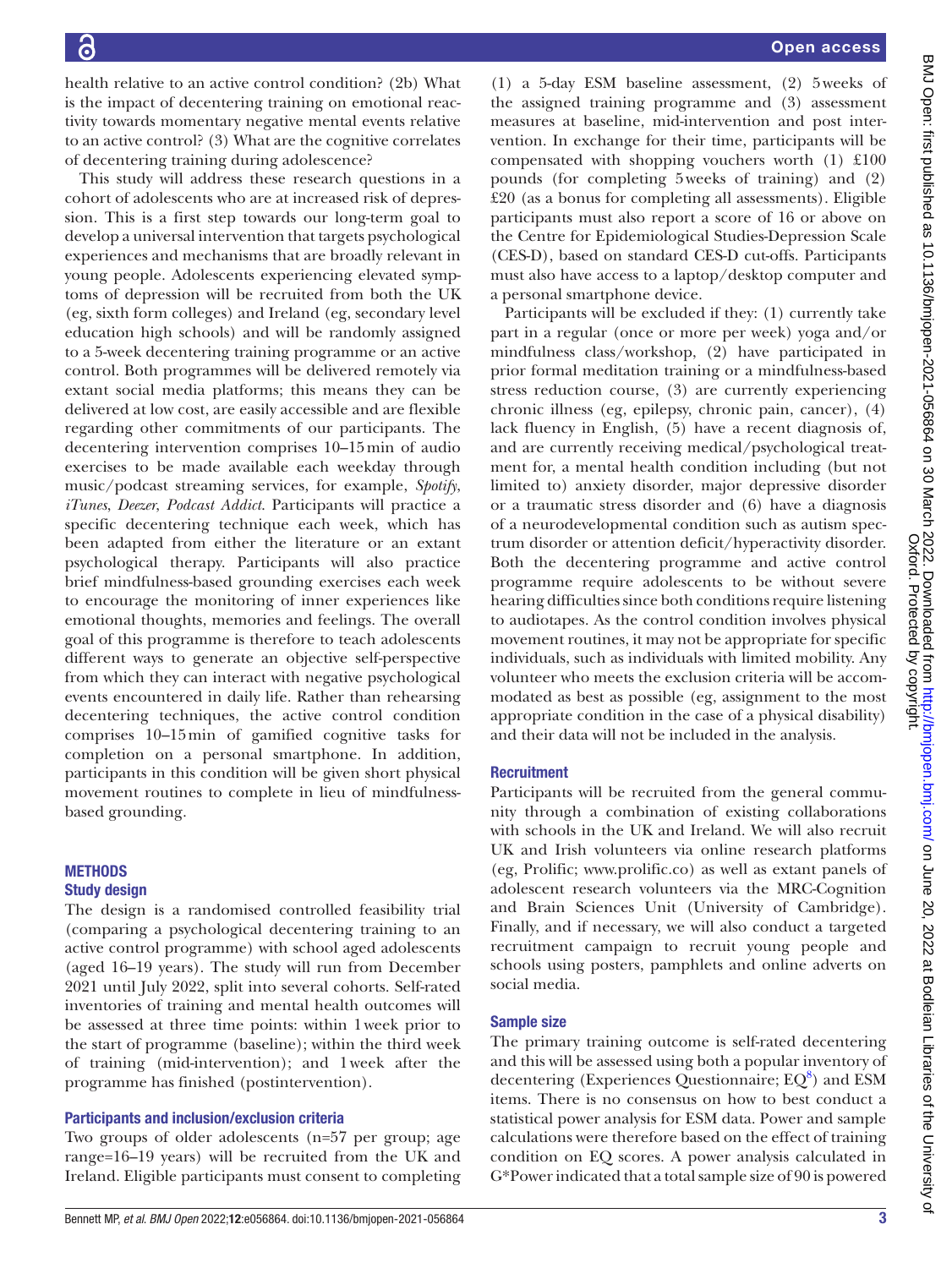at 80% to observe a significant effect of training condition (decentering vs control) on postintervention decentering with a medium effect size of f=0.3 ( $\alpha$ =0.05) after adjusting for baseline EQ score. A medium effect size is plausible given that previous research reports a medium–large effect of extant psychological intervention on EQ scores. An attrition rate of around 20% is anticipated based on our previous research. Therefore, with 57 participants in each group, the current study is adequately powered to observe a medium to large effect of decentering training on our candidate training outcome measures and to determine the nature of this interaction. Regarding our secondary mental health outcomes (ie, anxiety, depression and psychological well-being), a sample size of 57 per group is consistent with our previous research to evaluate the impact of novel psychological interventions. That is, such group sizes can provide a reasonable range of point estimates of the effect on mental health outcome measures that are sufficient to guide later research; for example, 57 participants per group is powered at 88% to observe a significant  $(p<0.05)$  main effect of group (decentering vs active control) on baseline adjusted mental health outcomes with an effect size f=0.26.

#### Intervention

#### Decentering training

A 5-week psychological decentering training programme was developed by MPB, RCK and TD, based on our previous protocol[.28](#page-10-12) This involves audio-recorded scripts and an accompanying work book that guides participants through four types of decentering techniques; this structure is partly based on a recent taxonomy of self-distancing (a construct closely related to decentering).<sup>[29](#page-10-13)</sup> The decentering techniques include: (week 1) *spatial distancing* wherein individuals are taught to reimagine negative memories from a physically distant perspective (eg, 'replay the memory but as if you're a fly on the wall'); (week 2) *verbal distancing/cognitive defusion* wherein individuals are taught to rephrase negative self-relevant statements in a way that challenges its literal value and influence over affective behaviour (eg, replacing first person pronouns with one's name); (week 3) *temporal distancing* wherein individuals are taught to reconsider specific worries from a temporally distant future (eg, 'how would this seem in 5 years?'); and (week 4) *objective distancing* wherein individuals are taught to adopt a third-person perspective towards negative memories (eg, 'what is the effect of reliving a difficult memory from the perspective of an objective observer?). Week 5 is a revision week, during which participants will be encouraged to practice a different technique from weeks 1 to 4 each day. These techniques were selected since they are directly targeted at how adolescents relate to and observe dayto-day psychological stressors. Specifically, the goal is to teach adolescents concrete ways to generate an objective (or distanced) self-perspective in response to everyday feelings, thoughts and memories that are unpleasant.

We assume this training will develop participants' decentering ability above their baseline levels.

Each week will involve 5 audio-recorded exercises (10–15min) that will be made available using common streaming services. One exercise will be posted each weekday, Monday to Friday. The first two exercises (Monday and Tuesday) are brief mindfulness grounding exercises designed to promote open monitoring of psychological experiences. The next three exercises (Wednesday to Friday) are decentering training exercises as described above. Adherence to the programme will be encouraged by directly contacting the participants prior to week 1 and at week 3 to discuss their experiences so far and allow troubleshooting. Participant engagement will be monitored by reviewing the number of completed workbook exercises at the end of the 5weeks. Participants will also complete daily diaries. These will include five questions about the intervention and its application, such as 'Did you complete any of the programme exercises today?' or 'During the day, were you able to apply the skills you've learned from the exercises?' (see [online](https://dx.doi.org/10.1136/bmjopen-2021-056864)  [supplemental appendix A\)](https://dx.doi.org/10.1136/bmjopen-2021-056864). A participant's engagement in the trial will be discontinued if they elect to withdraw their participation or if they experience serious physical/ mental health difficulties that necessitate medical or psychological intervention.

#### Physical and cognitive exercise

A 5-week active control programme was developed (MPB, RCK and TD). This contains two elements that roughly match the decentering training for time and cognitive engagement. First, guided physical movement routines will be completed in lieu of mindfulness grounding exercises (Monday–Tuesday). These movements are intended to emulate the physiological nature of grounding exercises but without an internal focus. Participants will watch short videos in which one member of the research team (RCK) illustrates a basic series of body stretches. Accompanying audio provides additional direction and this was recorded using the same voices from the decentering training programme. Each video comprises 15 stretches, with each stretch held for 30s and a 10s break between stretches. The physical movements were selected for their ease and accessibility. Care was also taken to select movements that are safe and cater to a range of physical abilities.

Second, gamified versions of standard cognitive tasks will be completed in lieu of the decentering training (Wednesday–Friday). These games are intended to emulate the cognitive effort associated with decentering exercises. Each participant will have a link that allows them to select one of three games, which can be completed on a personal smart phone (for game outlines, see [https://](https://osf.io/aw6c5) [osf.io/aw6c5](https://osf.io/aw6c5)). Games include: (1) a Multi-Target Visual Search Task wherein participants search and respond to specific targets within a broader stimulus array; (2) a Go/NoGo Task wherein a speeded response is made in response to a 'go' signal but inhibited in response to a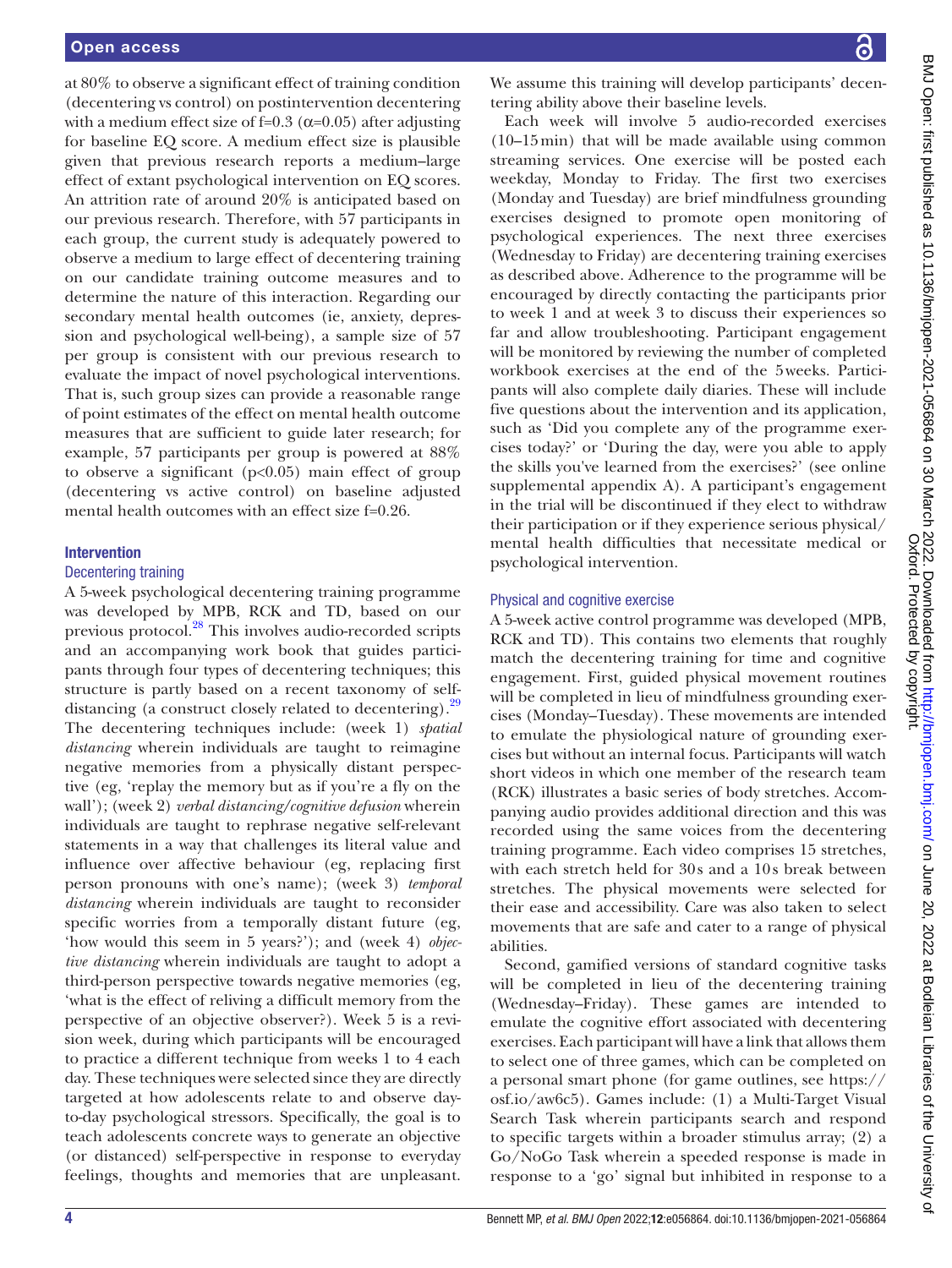

<span id="page-4-0"></span>Figure 1 A schematic overview of the intervention timeline. ADI, Adolescent Decentering Inventory; CAMM, Child and Adolescent Mindfulness Measure; CAS, COVID-19 Anxiety Scale; CERQ, Cognitive Emotion Regulation Questionnaire; CES-D, Center for Epidemiological Studies-Depression Scale; DERS, Difficulties in Emotion Regulation Scale; EQ, Experiences Questionnaire; ESM, experience sampling methods; ESST, Emotional Stop Signal Task; OBT, own-body transformation task; RCADS, Revised Child Anxiety and Depression Scale; SDQ, Strengths and Difficulties Questionnaire; STAXI, State-Trait Anger Expression Inventory-2 Child and Adolescent; WEMWBS, Warwick-Edinburgh Mental Well-being Scale.

'no go' signal; and (3) a Digit Recall Task wherein participants must recall a sequence on a number pad (ie, a digit-span task). Adherence to the programme will be encouraged by contacting the participants prior to week 1 and at week 3 to discuss their experiences. Engagement will be monitored by reviewing task completion rates and performance measures (response times and accuracy) at the end of the 5weeks.

## **Outcomes**

There are two types of outcome measures in this study (see [figure](#page-4-0) 1 for timeline). These include measures of (1) decentering and (2) mental health. We will also examine if there are any far-transfer effects of decentering training by including measures of (3) cognitive performance. [Figure](#page-4-0) 1 provides a schematic overview of the assessment timeline.

#### Decentering outcome measures

The primary training outcome measure is self-rated decentering as measured using the EQ. A secondary decentering outcome measure is the self-rated use of psychological decentering in response to psychological stressors as measured using ESM. These measures have been included to address research questions 1a and 1b, respectively.

## *Experiences questionnaire*

This widely-used self-report assessment features 11 items that explore an individual's tendency to psychologically decenter from difficult subjective experiences in day-to-day life (eg, 'I can observe unpleasant feelings without being drawn into them').<sup>8</sup> Items are answered using a 5-point

Likert scale from 1='Never' to 5='All the time'). Psychometric properties were found to be satisfactory (Cronbach's  $\alpha$ =0.893; convergent validity r>0.46).<sup>30</sup> Scores on the EQ are positively associated with other decenteringrelated constructs like experiential avoidance (a tendency to attempt to evade difficult thoughts and feelings) $30-34$ and cognitive reappraisal (an ability to reconceptualise situations to modify emotional impact).<sup>27 35</sup> Finally, EQ scores improve over the course of behavioural and cognitive therapies; the magnitude of such change is associated with key outcomes like symptom severity and quality of life.<sup>23 26 27 36 37</sup> The EQ will be administered at baseline, mid-intervention and post intervention. We expect mean EQ scores will increase in the decentering training group relative to the active control condition.

## *ESM decentering items*

All ESM items are described in [table](#page-5-0) 1. Some items relate primarily to the use of decentering skills. Other ESM items relate to secondary mental health outcomes and are described in the next section. However, all ESM items will be administered during each sample point. Two ESM items have been developed to estimate the momentary use of decentering in response to psychological stressors like difficult feelings, memories or thoughts. These are 'Since the last beep, I was able to distance myself from unpleasant feelings' and 'Since the last beep, I was able to distance myself from unpleasant things on my mind'. Items are answered using a 7-point Likert scale ranging from 1='Not at all' to 7='Very much'). ESM items will be delivered 4 times daily across a 5-day ESM baseline period and the 5weeks of training (see [figure](#page-4-0) 1). All ESM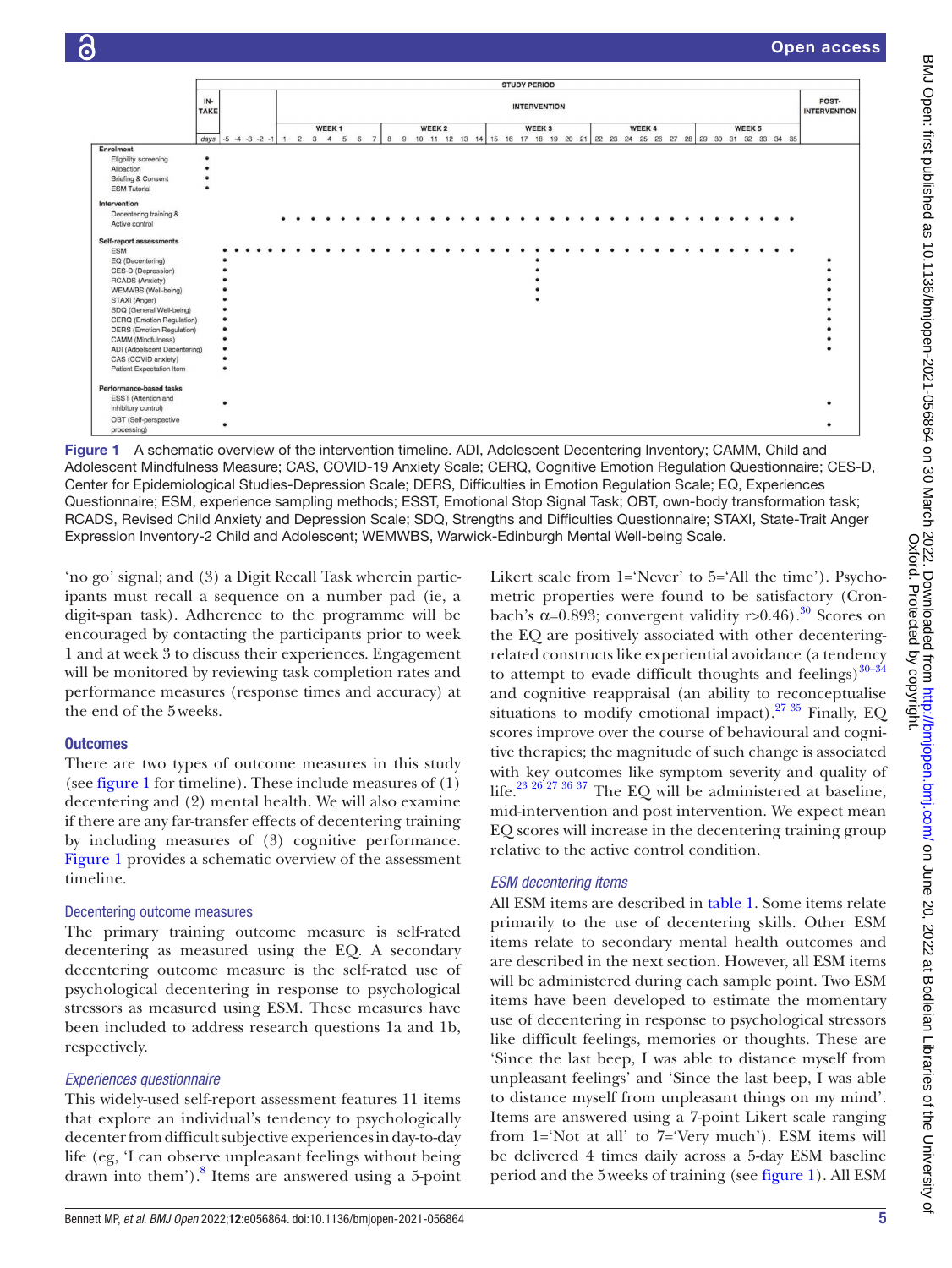<span id="page-5-0"></span>

| <b>Table 1</b>  | Experience sampling items                                                                                       |                                                                                                                   |                                         |                          |
|-----------------|-----------------------------------------------------------------------------------------------------------------|-------------------------------------------------------------------------------------------------------------------|-----------------------------------------|--------------------------|
| Item            | Question                                                                                                        | Rating                                                                                                            | <b>Purpose</b>                          | <b>Conditional</b>       |
| $\mathbf{1}$    | Right now, I feel                                                                                               | -5=Very negative, 5=Very positive Affect                                                                          |                                         | Always shown             |
| $\sqrt{2}$      | I Feel:                                                                                                         |                                                                                                                   | Feelings/mood                           | Always shown             |
| $\mathbf{i}$    | Happy                                                                                                           | 1=Not at all, 7=Very much                                                                                         | Feelings/mood                           | Always shown             |
| ii              | Relaxed                                                                                                         | 1=Not at all, 7=Very much                                                                                         | Feelings/mood                           | Always shown             |
| iii             | <b>Satisfied</b>                                                                                                | 1=Not at all, 7=Very much                                                                                         | Feelings/mood                           | Always shown             |
| iv              | Enthusiastic                                                                                                    | 1=Not at all, 7=Very much                                                                                         | Feelings/mood                           | Always shown             |
| V               | <b>Nervous</b>                                                                                                  | 1=Not at all, 7=Very much                                                                                         | Feelings/mood                           | Always shown             |
| νi              | Sad                                                                                                             | 1=Not at all, 7=Very much                                                                                         | Feelings/mood                           | Always shown             |
| vii             | <b>Irritated</b>                                                                                                | 1=Not at all, 7=Very much                                                                                         | Feelings/mood                           | Always shown             |
| viii            | <b>Stressed</b>                                                                                                 | 1=Not at all, 7=Very much                                                                                         | Feelings/mood                           | Always shown             |
| 3               | Since the last beep, I felt sucked in by<br>negative feelings?                                                  | 1=Not at all, 7=Very much                                                                                         | ER   Immersion<br>negative feelings     | Always shown             |
| 4               | Since the last beep, I was able to distance<br>myself from negative feelings?                                   | 1=Not at all, 7=Very much                                                                                         | ER   Distance<br>negative feelings      | Always shown             |
| $\overline{5}$  | Since the last beep, I tried to distract myself 1=Not at all, 7=Very much<br>from negative feelings?            |                                                                                                                   | ER   Distraction                        | Always shown             |
| 6               | Since the last beep, I noticed an unpleasant 1=Not at all, 7=Very much<br>thought or memory?                    |                                                                                                                   | Thoughts/memories<br>onset              | Always shown             |
| $\overline{7}$  | Since the last beep, I was upset by an<br>unpleasant thought or memory?                                         | 1=Not at all, 7=Very much                                                                                         | Thoughts/memories<br>onset              | Always shown             |
| 8               | The unpleasant thing on my mind was<br>about                                                                    | Myself, Others, A combination of<br>these, None of these                                                          | Content-self/other                      | Contingent   (if Q6 !=1) |
| 9               | The unpleasant thing on my mind was<br>about                                                                    | Social things, Professional things, Content-social/non-<br>A combination of these, None of<br>these               | social                                  | Contingent   (if Q6 !=1) |
| 10              | The unpleasant thing on my mind was<br>about                                                                    | The past, The present, The future, Content-past/future Contingent $ $ (if Q6 !=1)<br>A combination, None of these |                                         |                          |
| 12              | Since the last beep, I felt sucked in by<br>unpleasant things on my mind.                                       | 1=Not at all, 7=Very much                                                                                         | ER   Immersion in<br>thoughts/memories  | Always shown             |
| 13              | Since the last beep, I able to distance<br>myself from unpleasant things on my mind.                            | 1=Not at all, 7=Very much                                                                                         | ER   Distance from<br>thoughts/memories | Always shown             |
| 14              | Since the last beep, I tried to think<br>differently about things so to feel better.                            | 1=Not at all, 7=Very much                                                                                         | ER   Reappraisal                        | Always shown             |
| 15              | Since the last beep, I tried to distract myself 1=Not at all, 7=Very much<br>from unpleasant things in my mind. |                                                                                                                   | ER   Distract                           | Always shown             |
| 16              | Since the last beep, I feel I benefited from<br>the daily programme.                                            | 1=Not at all, 7=Very much                                                                                         | <b>Usefulness</b>                       | Always shown             |
| Branch 1        | Right now, I am                                                                                                 | Indoors, Outdoors                                                                                                 | <b>Branch</b>                           | Contingent   (if Q6==1)  |
| <b>Branch 2</b> | Right now, I am                                                                                                 | Alone, With others                                                                                                | <b>Branch</b>                           | Contingent   (if Q6==1)  |
| Branch 3        | Since the last beep, I felt social.                                                                             | 1=Not at all, 7=Very much                                                                                         | <b>Branch</b>                           | Contingent   (if Q6==1)  |
|                 |                                                                                                                 |                                                                                                                   |                                         |                          |

ER = Emotion Regulation

items are described in [table](#page-5-0) 1 (see overleaf). We expect momentary reports of decentering to increase over time in the decentering training group relative to the active control condition.

## *Secondary mental health outcomes*

Our secondary mental health outcomes are (1) self-rated anxiety, depression and psychological well-being and (2) self-rated emotional reactivity following a negative mental experience (eg, unpleasant thought, feeling or memory)

as measured using ESM. These measures have been included to address research questions 2a and 2b.

## *Mental health symptoms*

This study will explore the potential impact of decentering training on mental health outcomes at baseline, mid-intervention and post intervention. Previous findings suggest that decentering is negatively associated with anxiety and depression $14-16$  as well as feelings of anger in adolescents. $38 \times 39$  We will therefore include measures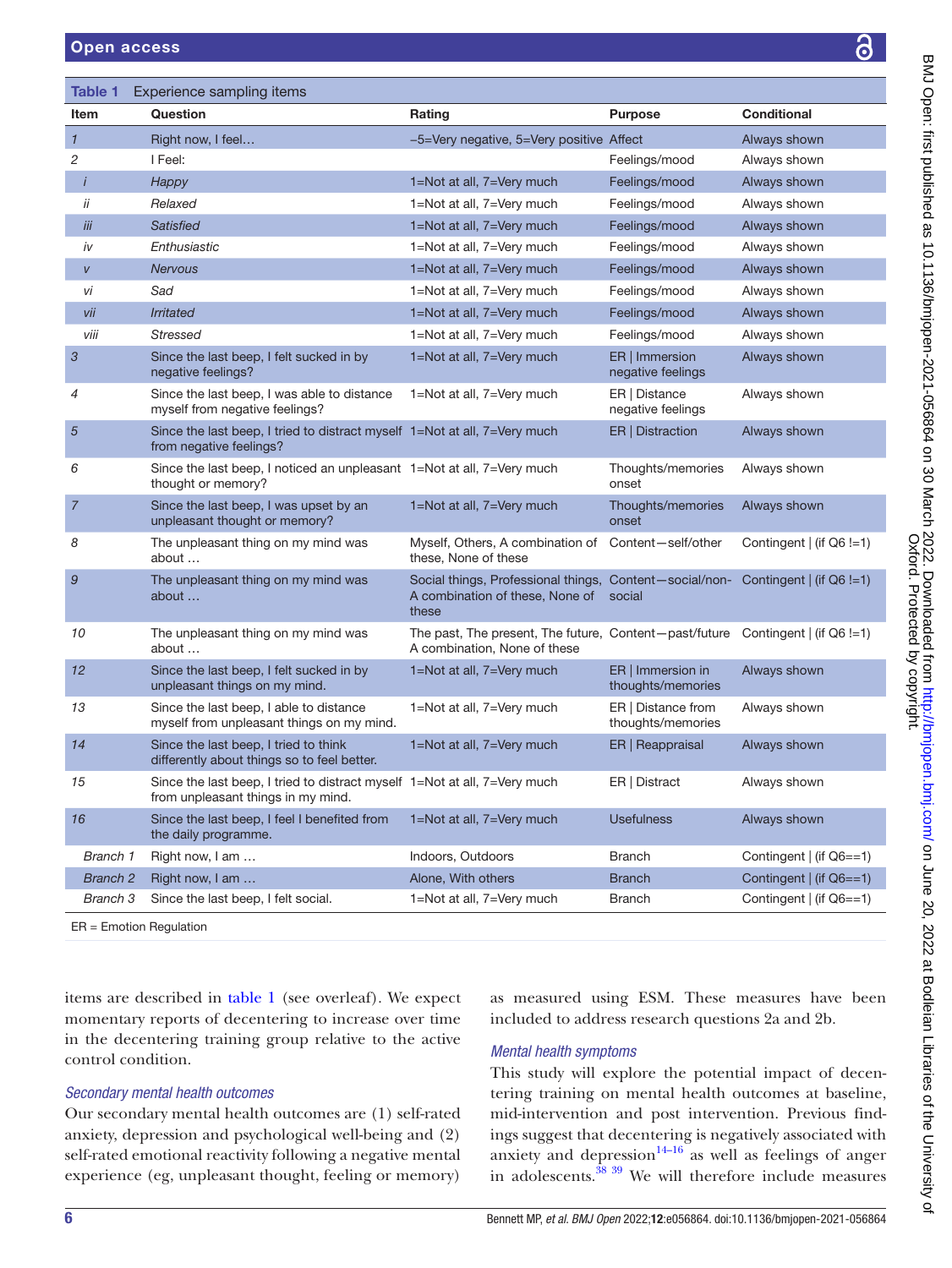of each of these difficulties. Anxiety symptoms will be assessed using the Revised Child Anxiety and Depression Scale-Short Version (RCADS-15).<sup>40</sup> The RCADS-SV is a 15-item scale measuring the reported frequency of various symptoms of anxiety and low mood. Internal consistency has been reported as good (Cronbach's  $\alpha$ =0.7-.96), as were test–retest coefficients and convergent validity. Depression symptoms will be assessed using the CES-D.<sup>[41](#page-11-0)</sup> The CES-D is a 20-item inventory measuring depressive symptoms experienced in the past week. Internal consistency is good, with Cronbach's  $\alpha$ =0.85–0.90. Concurrent and construct validity have been demonstrated. Anger will be measured using the State-Trait Anger Expression Inventory-2 Child and Adolescent  $(STAXI-2),<sup>42</sup>$  which is a 35-item self-report measuring anger expression and control in adolescents. The STAXI exhibits good reliability, with Cronbach's alpha coefficients ranging from 0.81 to 0.93, with good convergent validity.

Two measures will also be included to estimate the impact of decentering training on psychosocial strengths/ difficulties and general well-being. The Strengths and Difficulties Questionnaire (SDQ) is a screening tool with five subscales (Emotional Symptoms, Conduct Problems, Hyperactivity/Inattention, Peer Relationships and Prosocial Behaviour) as well as an impact supplement to estimate psychosocial functioning. This tool was included to capture behavioural symptoms such as conduct difficulties and hyperactivity. The SDQ exhibits strong internal consistency, moderate test–retest reliability and good concurrent validity. Psychological well-being will be measured using the Warwick-Edinburgh Mental Well-being Scale (WEMWBS).[43](#page-11-2) The WEMWBS is a 14-item measure of positive mental health including positive affect, functioning and interpersonal relationships. The WEMWBS shows high-internal consistency, and good convergent and construct validity. Measures will be administered at baseline, mid-intervention and post intervention.

## *ESM emotional reactivity*

This study will examine if the lagged effect of the decentering from difficult thoughts, feelings or memories (time= $n$ ) on later affect (time= $n + 1$ ) changes across training. One ESM items will capture general affect: 'Right now I feel…', answered on a 11-point Likert scale ranging from −5=Very negative to +5=Very positive. Two separate ESM items will capture the self-initiated use of decentering skills in response to negative mental experiences [\(table](#page-5-0) 1). These are: 'Since the last message, I was able to distance myself from [a] a negative feeling *or* [b] unpleasant things on my mind'. Additional ESM items will check for the occurrence of negative mental experiences. These include checks of (a) negative feelings by asking 'I feel Nervous/Sad/Irritated/Stressed' and (b) unpleasant cognitive events by asking 'Since the last beep, I was upset by a thought or memory'. This will be scored on a 7-point Likert scale from 1=Not at all to 7=Verymuch.

One item will assess the occurrence of unpleasant thoughts: 'since the last beep, I noticed an unpleasant

thought or memory'. This will allow us to control for the presence of unpleasant cognitive events from which participants can decenter. If the participant's response is anything other than not at all, they will then complete three items to the content of these thought [\(table](#page-5-0) 1, items 8–10). If the participant's response is not at all, they will complete three unrelated 'branching' items ([table](#page-5-0) 1, branch items 1–3). This means the same number of item will always be administered.

## *Additional self-rated assessments*

Participants will complete several additional self-rated assessments for the purpose of exploratory analysis. Participants will also complete a brief end of day questionnaire that will include a measure of mood, assessing presence and duration of different mood states. Nine moods will be investigated—happy, lively, content, satisfied, depressed, bored, anxious, irritable and tense. These items will allow for exploratory analysis of how individuals' moods may relate to the two experimental conditions. The end of day questionnaire will also include items investigating whether participants have completed any exercises from their programme (decentering or control), how difficult these exercises were to complete, and whether these skills were relevant to their everyday life. This section is included both as a measure of adherence to the programme, and as a broad measure of participant feedback.

Our team is currently developing an adolescent friendly self-rated decentering inventory. A provisional version of this scale will be included at pre and post intervention as part of its on-going validation. We are also investigating the relationship between decentering and other emotion regulation skills. We will therefore include: the Cognitive Emotion Regulation Questionnaire, <sup>[44](#page-11-3)</sup> which is a 36-item questionnaire cataloguing a range of emotion regulation strategies (Cronbach's  $\alpha$ =0.62–.85); the Difficulties in Emotion Regulation Scale, $45$  which is a 36-item questionnaire investigating problems with emotion regulation (Cronbach's  $\alpha=0.94$ ), including six subscales: non-acceptance of emotional responses; difficulty in engaging in goal-directed behaviour; impulse control difficulties; lack of emotional awareness; limited access to emotion regulation strategies; and lack of emotional clarity: and the Child and Adolescent Mindfulness Measure,  $46$  which is a 10-item measure exploring trait mindfulness in children and adolescents (Cronbach's  $\alpha$ =0.88). Participants will complete the Coronavirus Anxiety Scale<sup>47</sup> scales at baseline and postintervention. This may help us address any unexpected impact of the COVID-19 pandemic on the intervention.

## Far transfer effects

This study will include performance-based tasks to explore potential far-transfer effects of decentering training on cognition (research question 3). These include (1) affective cognitive control and (2) self-perspective processing,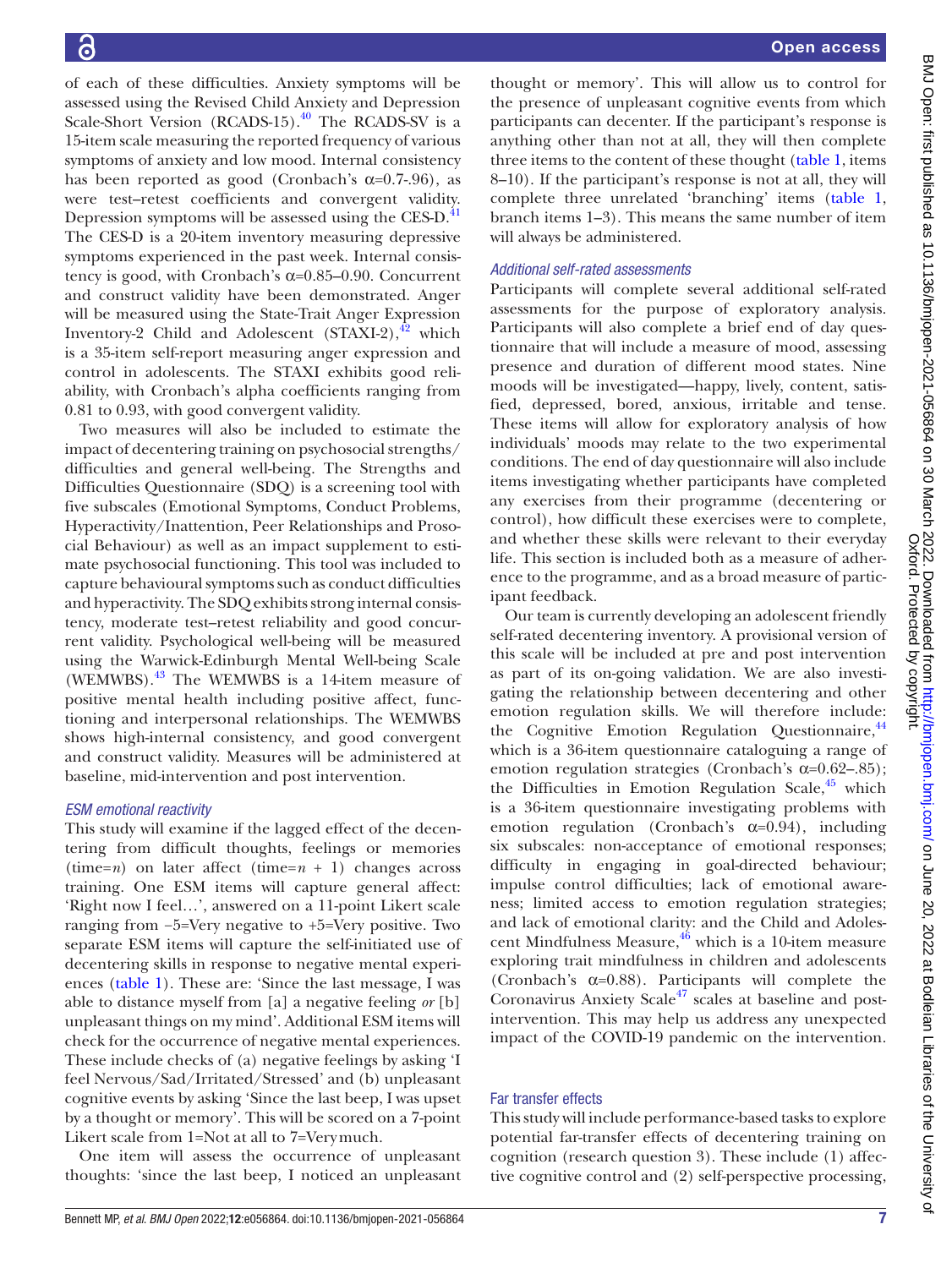both of which have been posited as theoretical components of decentering.<sup>629</sup> These measures will be administered at baseline and post intervention.

#### *Affective cognitive control*

This study will explore if decentering training influences the ability to maintain cognitive performance within emotional contexts (ie, affective cognitive control). This can be estimated via the Emotional Stop Signal Task ([online supplemental figure S1](https://dx.doi.org/10.1136/bmjopen-2021-056864)).<sup>[48](#page-11-7)</sup> On each trial, a neutral or negative valence image is presented before a 'go-signal' that requires a speeded button-press (75% of trials). Participants must quickly make the appropriate button-press unless the go-signal is followed by a 'stopsignal' (25%). Participants must withhold their response on these trials. The period between the go and stop-signal (stop signal delay; SSD) varies over the task. Following a successful stop trial, the task is made more difficult by increasing the SSD by 25 ms. Following an unsuccessful stop trial, the task is made easier by decreasing the SSD by 25m. This tracking algorithm typically causes a failure to stop on ~50% of trials. Sustained attention in emotional and non-emotional contexts will be estimated by calculating (1) the reaction time (RT) mean on go-trials and (2) the intertrial variability coefficient (ie, the RT mean divided by the RT SD). Inhibitory control in emotional and non-emotional contexts will estimated by calculating the *stop signal reaction time (*ie, mean RT−mean SSD).

## *Self-referential processing*

This study will explore if decentering training influences the ability to flexibly shift one's self-perspective. This can be indexed using the own-body transformation task (online supplemental figure  $S2$ ).<sup>49</sup> On each trial, a schematic human figure is presented that face either with their front to the participant or their back to the participant. This figure also holds a black glove in one hand (eg, left). Participants are instructed to imagine themselves in the body position of the figure and then judge whether the glove is held by the figures left of right hand. Performance is compared with a within-subject control task wherein participants judge the position of the glove without altering their self-representation. The outcome variables are mean RT and the percentage error rate. These are found to increase as a function of the self-perspective manipulation; that is, they are higher for front-facing characters.

## Procedure

## Data quality

Checks of data quality will be included ad different stages of data collection and analysis. First, 'catch questions' will be embedded in self-report assessments to assess whether participants actively read questions (eg, 'Please select "Not at all"'). Second, participants self-rate the quality of their data at the end of each data collection period, for example, []. Piloting revealed this to be a useful strategy. Third, all the standard markers of appropriate

behavioural performance will be checked when analysing task data (eg, RTs>250ms and <3000ms; chance-level accuracy).

# Assignment of interventions

## *Allocation*

Following baseline assessment, participants will be stratified according to sex and depression severity (using the CES-D). They will then be randomly assigned to either the decentering training programme or the active control condition. This will be managed by the trial statistician (PW) using a minimisation procedure. Participant allocation will be then shared with the research coordinator responsible for providing appropriate access links for the online intervention (MPB, RCK and HC).

## *Blinding*

Research coordinators (MPB and RCK) will be blinded during assessment, data preprocessing and statistical analysis. Due to the nature of the study, it is not possible to remain blinded during participant allocation. This is because each participant needs to be given a secure link to the online training programme, either decentering training or the active control. All outcome assessments will be completed online; participants will access the same link to complete online assessments, regardless of group. Thus, there are no in-person data collectors with an awareness of participants' allocation. Initial data will be preprocessed (eg, calculation of summary scores like means, percentage accuracy, sums, etc). Preprocessing will be completed using preexisting scripts coded in R and MATLAB (MPB). At this point, the dataset will be shared with the trial statistician (PW) who will conduct the statistical analysis and who will be blind to participant allocation. Once the analysis is complete, the trial coordinators will unblind the dataset by indicating which participants were allocated to which group.

## Consent and data collection

Recruited volunteers will complete an eligibility check during an initial phone call. Volunteers who are eligible will be invited to participate in the study. Written informed consent will be sought after an initial briefing that explains the data collection protocol (see [online supplemental appendix B](https://dx.doi.org/10.1136/bmjopen-2021-056864) for consent form). This briefing will also include a tutorial on downloading and using the experience sampling app (PsyMate2; [www.psymate.eu\)](www.psymate.eu). Participants will also have the opportunity to ask any questions. To discourage possible contamination, participants will be asked to keep the content of the study confidential from others. Once consent is provided, participants will be given an anonymous trial identification code and added to an encrypted list for allocation. Participants will also receive a URL link to complete baseline measures. [Figure](#page-4-0) 1 illustrates the full schedule for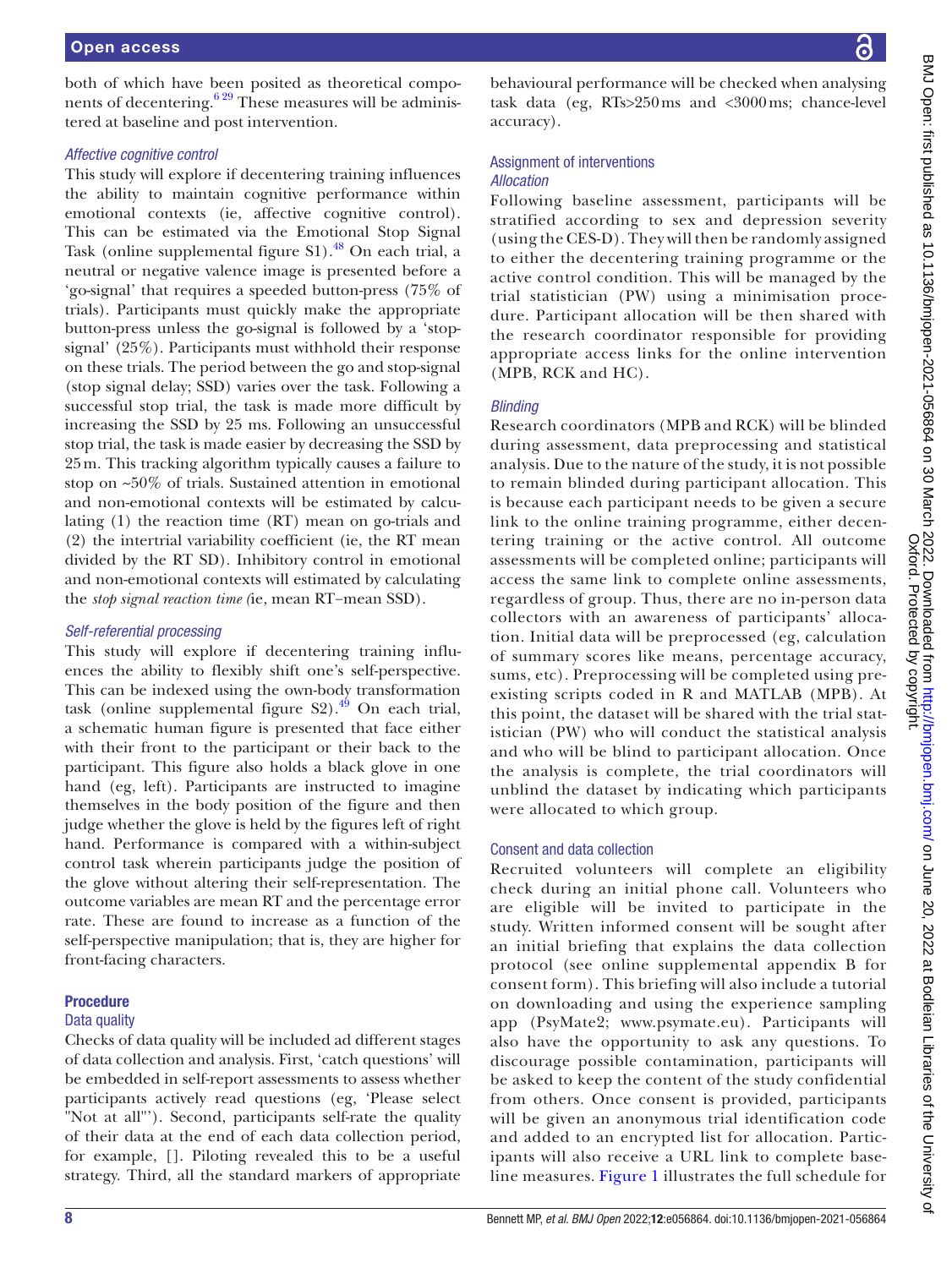outcome measures. Participants will receive a tutorial on accessing the intervention materials.

Over 5 weeks, participants in both interventions will access and rehearse exercises (Monday–Friday). Decentering training exercises are based on audio files to be delivered via their preferred music/poststreaming services (eg, Spotify/Podcast Addict). The active control exercises are based on YouTube videos posted on a Private Channel. Each day, the PsyMate2 App will prompt participants to complete their daily exercise as well as complete any required ESM items. These will be sent four times per day. A brief survey will also be sent through email each evening to ask whether participants completed their daily exercises, and if so, to ask about their experiences as well as questions on their mood states. At the end of week 5, participants will be asked to complete the online assessment battery. Participants will then complete a debriefing session. During the debriefing session, they will be given the opportunity to provide feedback on their experience of the study, and to ask any questions they may have. They will also be given a list of relevant mental health resources should they feel the need to access them.

#### Participant retention and follow-up

Retention will be promoted in a number of ways. First, participants will not be paid until receipt of their completed postintervention assessment battery. Second, participants will be made aware that they can receive a bonus payment of £20 if they complete all of their assessments and daily diaries. Third, telephone contact will be made with participants prior to week 1 and during week 3 to allow any troubleshooting and ensure that participants are filling in diaries and experience sampling appropriately. Telephone contact will also be made with a participant should they fail to complete mid-intervention assessments (week 3).

# Data management and statistical analysis

## Data confidentiality and management

All participants will be given an anonymous trial identification code to use when submitting their completed assessments. A file linking the participant's name to their identification code will be saved in an encrypted and password protected file and stored on a secure, protected server within the MRC-Cognition and Brain Sciences Unit. This file will be deleted once the final round of data collection is complete. Outcome data will be gathered remotely using online platforms (eg, Qualtrics; [www.](www.qualtrics.com) [qualtrics.com](www.qualtrics.com)) and an ESM data collection app. During periods of data collection, these data will be transferred to in-house secure servers within the MRC-Cognition and Brain Sciences Unit, University of Cambridge. The source data will be then deleted. Access to these data will be restricted to primary research team members (MPB, RCK, TD). Data management will be overseen by these

team members. There will be no formal Data Management Committee because it is a small scale trial.

#### Statistical analysis

## *Self-rated and performance-based measures*

The statistical analysis will be conducted by the trial statistician (PW) who will be blind to training condition. The analysis will be conducted on an intention-to-treat basis and a similar initial analysis is planned for (1) the primary training outcome (ie, self-rated EQ scores) and (2) secondary mental health outcomes (ie, CES-D, RCADS, STAXI-2, SDQ and WEMWBS). Analysis of covariance will be calculated to estimate the effect of training condition on outcome measures after adjusting for baseline performance and grouping stratification variables. This model will be calculated for our primary end-point, that is, post intervention (ie, postintervention outcome adjusted for baseline score). This model will additionally be calculated for our mid-intervention time point (ie, mid-intervention outcome adjusted for baseline score) and post intervention. There are no planned interim analyses. If a subset of items of a measure (<20% within-measure missing data), a total score will be calculated using the mean score across the non-missing items; an approach we have reported elsewhere [\(www.osf.io/d6y9q\)](www.osf.io/d6y9q). Otherwise, the score for that measure will be noted as missing. We will assume that data will be missing at random and address this using standard imputation approaches in R (R Core Team, 2013).

## *ESM analysis*

Only participants who completed at least 33% of the ESM questionnaires will be included in the analyses, in line with ESM guidelines. $50$  Statistical analyses will be performed using hierarchical linear models. These models are especially suited to deal with dependency inherent in the data due their hierarchical structure: ESM observations (level 1) nested within individuals (level 2). Potential confounders will be included in the model as covariates. First, a linear growth model will be estimated to assess the effect of condition (decentering training vs active control) on decentering skills over time (ie, the duration of the intervention). Second, time-lagged analyses will be performed to evaluate if higher self-rated decentering skills when confronted with a momentary psychological stressor (time=n) predict significantly lower negative affect ratings at a later time point (time=n+1). We will also control for momentary negative affect ratings (at time=n). Random intercepts and random slopes models will be estimated. In hierarchical linear models, the fixed effects reflect the overall association between a predictor and the outcome of interest, whereas the random effects reflect individual differences in this association.

#### Ethics and dissemination

#### Ethical approval and protocol amendments

This study was approved by the Cambridge Psychology Research Ethics Committee, University of Cambridge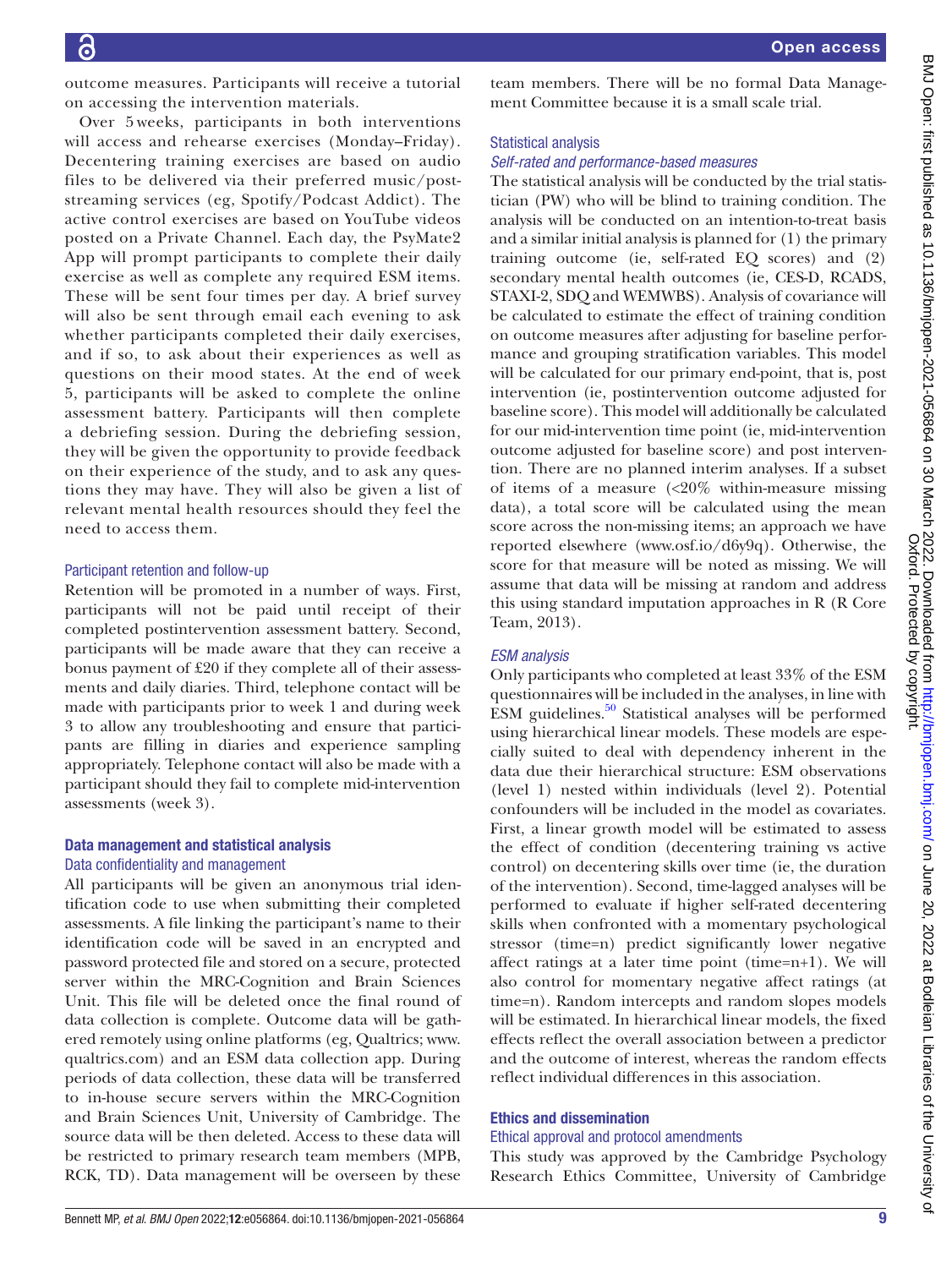(PRE.2019.109). Approval for any protocol amendments will be sought by this committee. This includes methodological and/or trial management amendments. The online registration of the trial will also be updated in this situation and any amendments will be outlined in the trial manuscripts. This committee will also be contacted should we encounter any unexpected ethical concerns.

#### **Dissemination**

The findings of this study will be disseminated through typical academic routes including poster/paper presentations at (inter)national conferences, academic institutes and through publication in peer-reviewed journals. Given that some research questions are less exploratory than others, two key manuscripts are planned for the trial data. The first will describe the impact of training on self-rated decentering and mental health outcomes. The second will describe the exploratory research around the impact on cognitive performance measures. Findings will also be disseminated to the broader public through seminars and workshops with relevant stakeholders as well as online blogs and podcasts. These manuscripts will be completed and submitted for review irrespective of the nature of the observed effects. Following the publication of the first manuscript, a fully anonymised dataset will be made available online on open-access databases whose servers are located within the UK or Europe. Data processing scripts and programming codes will also be made available online.

#### Patient and public involvement

A youth advisory panel was formed from May to December 2020. This panel advised on the accessibility of self-rated measures of decentering. They also provided qualitative feedback on decentering as an emotional regulation stratagem and the potential for decentering training. This took place across several informal focus groups (see, Bennett *et al<sup>†</sup>* for more information). During study development, patients and the public were not involved in the choice of outcome measures, or recruitment for the study.

Participants of the study will be given opportunity to give feedback in person or anonymously at debrief, so as to improve the protocol for future trials.

## DISCUSSION AND FUTURE RESEARCH

Decentering is a helpful strategy to notice and interact with unpleasant inner experiences. Evidence suggests that the ability to use this strategy is continuously distributed in the population, with those at the higher end of the continuum reporting less anxiety and depression. Decentering also appears to be a malleable skill that is reinforced across a range of different psychological interventions. Selectively training this skill during adolescence might therefore delimit the negative impact of everyday psychological stressors. This has the potential to improve emotional well-being in the short term and mitigate anxiety and depression symptoms in the long term. The

current trial is an initial investigation to establish whether decentering skills can be selectively trained during adolescence and to characterise its impact on mental health outcomes. These findings may not only reveal some of the best ways to teach this skill but may provide estimates of effect sizes that can inform future research.

#### Author affiliations

<sup>1</sup>MRC Cognition and Brain Sciences Unit, Cambridge, UK <sup>2</sup>Department of Psychology, University of Cambridge, Cambridge, UK <sup>3</sup>UCL Institute of Cognitive Neuroscience, London, UK 4 Department of Psychiatry, University of Cambridge, Cambridge, UK 5 Department of Psychiatry, University of Oxford, Oxford, UK 6 University of Cambridge, Cambridge, UK <sup>7</sup> Faculty of Healh, Medicine and Life Sciences, Maastricht University, Maastricht,

Limburg, The Netherlands

Twitter Marc P Bennett [@MarcPBennett](https://twitter.com/MarcPBennett), Darren Dunning [@darrenldunning](https://twitter.com/darrenldunning), Sarah-Jayne Blakemore [@sjblakemore](https://twitter.com/sjblakemore), Edwin Dalmaijer [@esdalmaijer,](https://twitter.com/esdalmaijer) Tamsin Ford [@](https://twitter.com/Tamsin_J_Ford) Tamsin J Ford, Hannah Clegg @HannahClegg 13, Willem Kuyken [@WillemKuyken](https://twitter.com/WillemKuyken), Bert Lenaert [@BertLenaert](https://twitter.com/BertLenaert), Maris Vainre [@MarisVainre](https://twitter.com/MarisVainre) and Tim Dalgleish [@](https://twitter.com/TimDalgleish) **[TimDalgleish](https://twitter.com/TimDalgleish)** 

Collaborators The MYRIAD Team: Saz Ahmed, PhD, of University College London, Susan Ball, MSc, of University of Exeter, Nicola Dalrymple, MSc, of University of Oxford, Katie Fletcher, HSD, of University of Oxford, Lucy Foulkes, PhD, of University College London, Poushali Ganguli, MSc, of Kings College London, Cait Griffin, MSc, Kirsty Griffiths, MSc, of University of Cambridge, Konstantina Komninidou, BEd, of University of Oxford, Suzannah Laws, BSc, of University of Oxford, Jovita Leung, MSc, of University College London, Jenna Parker, MSc, of University of East Anglia, Blanca Piera Pi-Sunyer, MSc, of University College London, J. Ashok Sakhardande, BSc Hons, Jem Shackleford, MA, MSc, Kate Tudor, PhD, of University of Oxford, and Brian Wainman, BEng, of Plymouth University. These individuals have worked across the MYRIAD strategic award "Promoting Mental Health and Building Resilience in Adolescence: Investigating Mindfulness and Attentional Control"; they are acknowledged as group authors in this article for their substantial contributions to the project development, in accordance with the MYRIAD Dissemination Protocol.

Contributors MPB and RCK: substantial contributions to the conception, design of work, data acquisition, data analysis and interpretation, and manuscript preparation. TD, TF, WK, S-JB, JMGW, GW: substantial contributions to the conception and design of work. AA-B, TS, DD, ED, PW, MV, BL, HC: substantial contributions to data acquisition and analysis.

Funding This project is funded by a Wellcome Strategic Award (Wellcome Trust, ref 104908/Z/14/z; awarded to TD, S-JB, TF, WK, MW) and by the UK Medical Research Council (Grant Reference: SUAG/043 G101400). The contribution of MPB was partially supported by a Wellcome Trust Active Ingredients in Mental Heatlh Commission. RCK is funded by an Economic and Social Research Council Doctoral Fellowship (ref SUAI/067).

Competing interests None declared.

Patient and public involvement Patients and/or the public were involved in the design, or conduct, or reporting, or dissemination plans of this research. Refer to the Methods section for further details.

Patient consent for publication Not applicable.

Provenance and peer review Not commissioned; externally peer reviewed.

Supplemental material This content has been supplied by the author(s). It has not been vetted by BMJ Publishing Group Limited (BMJ) and may not have been peer-reviewed. Any opinions or recommendations discussed are solely those of the author(s) and are not endorsed by BMJ. BMJ disclaims all liability and responsibility arising from any reliance placed on the content. Where the content includes any translated material, BMJ does not warrant the accuracy and reliability of the translations (including but not limited to local regulations, clinical guidelines, terminology, drug names and drug dosages), and is not responsible for any error and/or omissions arising from translation and adaptation or otherwise.

Open access This is an open access article distributed in accordance with the Creative Commons Attribution 4.0 Unported (CC BY 4.0) license, which permits others to copy, redistribute, remix, transform and build upon this work for any purpose, provided the original work is properly cited, a link to the licence is given,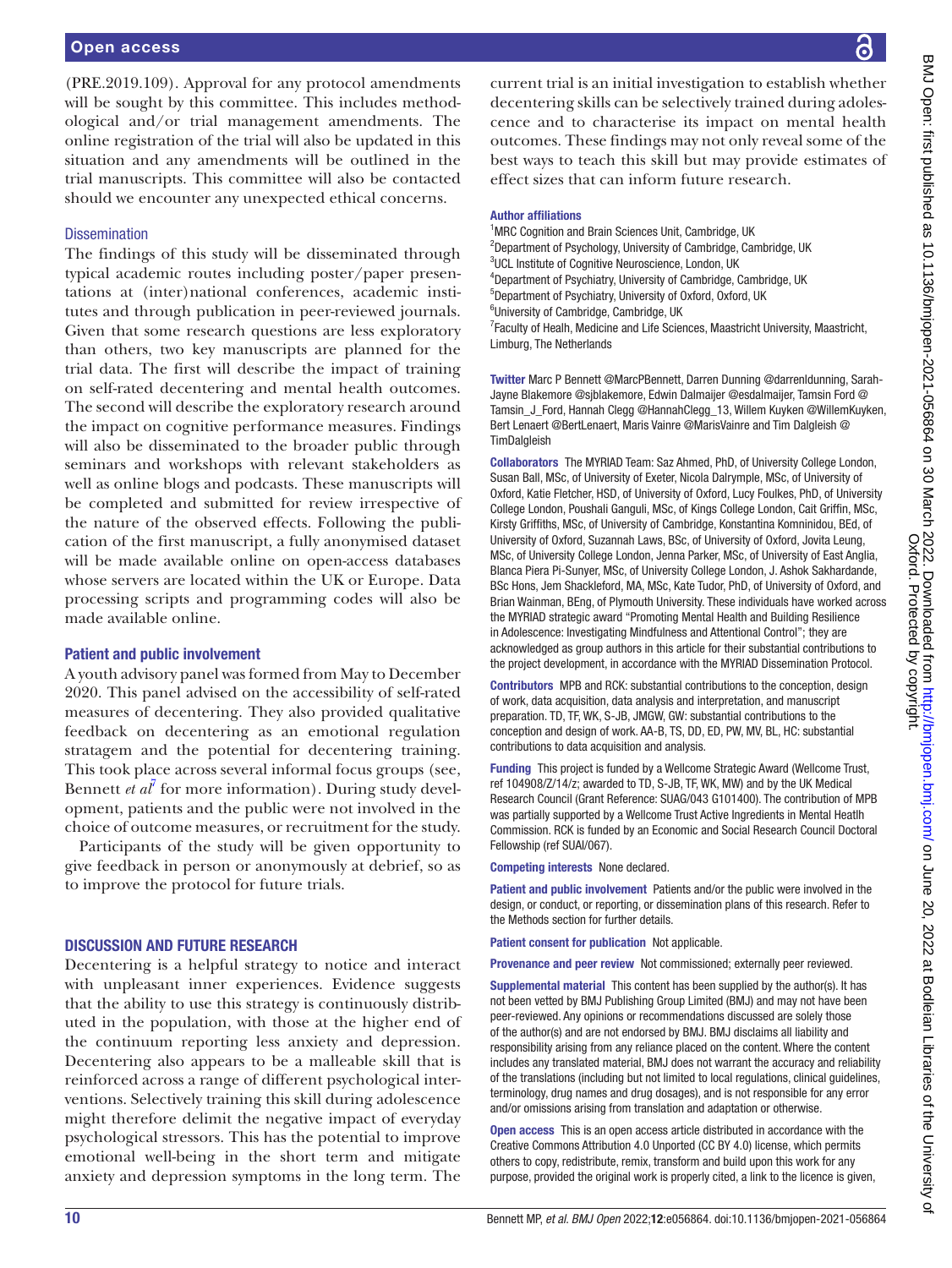and indication of whether changes were made. See: [https://creativecommons.org/](https://creativecommons.org/licenses/by/4.0/) [licenses/by/4.0/.](https://creativecommons.org/licenses/by/4.0/)

#### ORCID iDs

Marc P Bennett <http://orcid.org/0000-0001-7217-4059> Rachel Clare Knight<http://orcid.org/0000-0002-8315-2864> Darren Dunning <http://orcid.org/0000-0002-7696-4143> Sarah-Jayne Blakemore<http://orcid.org/0000-0002-1690-2805> Edwin Dalmaijer<http://orcid.org/0000-0003-3241-0760> Tamsin Ford<http://orcid.org/0000-0001-5295-4904> J Mark G Williams <http://orcid.org/0000-0002-9884-2614> Willem Kuyken <http://orcid.org/0000-0002-8596-5252> Maris Vainre<http://orcid.org/0000-0001-9570-3726> Peter Watson<http://orcid.org/0000-0002-9436-0693> Tim Dalgleish<http://orcid.org/0000-0002-7304-2231>

#### **REFERENCES**

- <span id="page-10-0"></span>1 Kessler RC, Amminger GP, Aguilar-Gaxiola S, *et al*. Age of onset of mental disorders: a review of recent literature. *[Curr Opin Psychiatry](http://dx.doi.org/10.1097/YCO.0b013e32816ebc8c)* 2007;20:359–64.
- <span id="page-10-1"></span>2 Wilde S, Sonley A, Crane C, *et al*. Mindfulness training in UK secondary schools: a multiple case study approach to identification of cornerstones of implementation. *[Mindfulness](http://dx.doi.org/10.1007/s12671-018-0982-4)* 2019;10:376–89.
- 3 Vostanis P, Humphrey N, Fitzgerald N, *et al*. How do schools promote emotional well-being among their pupils? findings from a national scoping survey of mental health provision in English schools. *[Child](http://dx.doi.org/10.1111/j.1475-3588.2012.00677.x)  [Adolesc Ment Health](http://dx.doi.org/10.1111/j.1475-3588.2012.00677.x)* 2013;18:151–7.
- 4 Weare K, Nind M. Mental health promotion and problem prevention in schools: what does the evidence say? *[Health Promot Int](http://dx.doi.org/10.1093/heapro/dar075)* 2011;26 Suppl 1:i29–69.
- <span id="page-10-2"></span>5 Teasdale JD, Moore RG, Hayhurst H, *et al*. Metacognitive awareness and prevention of relapse in depression: empirical evidence. *[J](http://dx.doi.org/10.1037/0022-006X.70.2.275)  [Consult Clin Psychol](http://dx.doi.org/10.1037/0022-006X.70.2.275)* 2002;70:275–87.
- <span id="page-10-3"></span>6 Bernstein A, Hadash Y, Lichtash Y, *et al*. Decentering and related constructs: a critical review and metacognitive processes model. *[Perspect Psychol Sci](http://dx.doi.org/10.1177/1745691615594577)* 2015;10:599–617.
- <span id="page-10-7"></span>7 Bennett MP, Knight R, Patel S, *et al*. Decentering as a core component in the psychological treatment and prevention of youth anxiety and depression: a narrative review and insight report. *[Transl](http://dx.doi.org/10.1038/s41398-021-01397-5)  [Psychiatry](http://dx.doi.org/10.1038/s41398-021-01397-5)* 2021;11:288.
- <span id="page-10-4"></span>8 Fresco DM, Moore MT, van Dulmen MHM, *et al*. Initial psychometric properties of the experiences questionnaire: validation of a selfreport measure of decentering. *[Behav Ther](http://dx.doi.org/10.1016/j.beth.2006.08.003)* 2007;38:234–46.
- <span id="page-10-5"></span>9 Ayduk Ö, Kross E. From a distance: implications of spontaneous self-distancing for adaptive self-reflection. *[J Pers Soc Psychol](http://dx.doi.org/10.1037/a0019205)* 2010;98:809–29.
- 10 White RE, Kross E, Duckworth AL. Spontaneous Self-Distancing and adaptive Self-Reflection across adolescence. *[Child Dev](http://dx.doi.org/10.1111/cdev.12370)* 2015;86:1272–81.
- 11 Masuda A, Hayes SC, Sackett CF, *et al*. Cognitive defusion and selfrelevant negative thoughts: examining the impact of a ninety year old technique. *[Behav Res Ther](http://dx.doi.org/10.1016/j.brat.2003.10.008)* 2004;42:477–85.
- 12 Masuda A, Hayes SC, Twohig MP, *et al*. A parametric study of cognitive defusion and the believability and discomfort of negative self-relevant thoughts. *[Behav Modif](http://dx.doi.org/10.1177/0145445508326259)* 2009;33:250–62.
- 13 Nook EC, Vidal Bustamante CM, Cho HY, *et al*. Use of linguistic distancing and cognitive reappraisal strategies during emotion regulation in children, adolescents, and young adults. *[Emotion](http://dx.doi.org/10.1037/emo0000570)* 2020;20:525–40.
- <span id="page-10-6"></span>14 Greco LA, Lambert W, Baer RA. Psychological inflexibility in childhood and adolescence: development and evaluation of the avoidance and fusion questionnaire for youth. *[Psychol Assess](http://dx.doi.org/10.1037/1040-3590.20.2.93)* 2008;20:93–102.
- 15 Livheim F, Tengström A, Bond FW, *et al*. Psychometric properties of the avoidance and fusion questionnaire for youth: a psychological measure of psychological inflexibility in youth. *[J Contextual Behav](http://dx.doi.org/10.1016/j.jcbs.2016.04.001)  [Sci](http://dx.doi.org/10.1016/j.jcbs.2016.04.001)* 2016;5:103–10.
- 16 Muris P, Meesters C, Herings A, *et al*. Inflexible Youngsters: psychological and psychopathological correlates of the avoidance and fusion questionnaire for youths in nonclinical Dutch adolescents. *[Mindfulness](http://dx.doi.org/10.1007/s12671-017-0714-1)* 2017;8:1381–92.
- 17 Valdivia-Salas S, Martín-Albo J, Zaldivar P, *et al*. Spanish validation of the avoidance and fusion questionnaire for youth (AFQ-Y). *[Assessment](http://dx.doi.org/10.1177/1073191116632338)* 2017;24:919–31.
- <span id="page-10-8"></span>18 Teasdale JD, Segal Z, Williams JM. How does cognitive therapy prevent depressive relapse and why should attentional control (mindfulness) training help? *[Behav Res Ther](http://dx.doi.org/10.1016/0005-7967(94)E0011-7)* 1995;33:25–39.
- 19 Zettle RD, Rains JC, Hayes SC. Processes of change in acceptance and commitment therapy and cognitive therapy for depression: a mediation reanalysis of Zettle and rains. *[Behav Modif](http://dx.doi.org/10.1177/0145445511398344)* 2011;35:265–83.
- <span id="page-10-9"></span>20 Eustis EH, Hayes-Skelton SA, Orsillo SM, *et al*. Surviving and thriving during stress: a randomized clinical trial comparing a brief web-based therapist-assisted acceptance-based behavioral intervention versus waitlist control for college students. *[Behav Ther](http://dx.doi.org/10.1016/j.beth.2018.05.009)* 2018;49:889–903.
- <span id="page-10-11"></span>21 Arch JJ, Wolitzky-Taylor KB, Eifert GH, *et al*. Longitudinal treatment mediation of traditional cognitive behavioral therapy and acceptance and commitment therapy for anxiety disorders. *[Behav Res Ther](http://dx.doi.org/10.1016/j.brat.2012.04.007)* 2012;50:469–78.
- 22 Twohig MP, Hayes SC, Plumb JC, *et al*. A randomized clinical trial of acceptance and commitment therapy versus progressive relaxation training for obsessive-compulsive disorder. *[J Consult Clin Psychol](http://dx.doi.org/10.1037/a0020508)* 2010;78:705–16.
- <span id="page-10-10"></span>23 Bieling PJ, Hawley LL, Bloch RT, *et al*. Treatment-Specific changes in decentering following mindfulness-based cognitive therapy versus antidepressant medication or placebo for prevention of depressive relapse. *[J Consult Clin Psychol](http://dx.doi.org/10.1037/a0027483)* 2012;80:365–72.
- 24 Josefsson T, Lindwall M, Broberg AG. The effects of a short-term mindfulness based intervention on self-reported mindfulness decentering, executive attention, psychological health, and coping style: examining unique mindfulness effects and mediators. *[Mindfulness](http://dx.doi.org/10.1007/s12671-012-0142-1)* 2014;5:18–35.
- 25 Orzech KM, Shapiro SL, Brown KW, *et al*. Intensive mindfulness training-related changes in cognitive and emotional experience. *[J](http://dx.doi.org/10.1080/17439760902819394)  [Posit Psychol](http://dx.doi.org/10.1080/17439760902819394)* 2009;4:212–22.
- 26 Hayes-Skelton SA, Calloway A, Roemer L, *et al*. Decentering as a potential common mechanism across two therapies for generalized anxiety disorder. *[J Consult Clin Psychol](http://dx.doi.org/10.1037/a0038305)* 2015;83:395–404.
- <span id="page-10-15"></span>27 Hayes-Skelton S, Graham J. Decentering as a common link among mindfulness, cognitive reappraisal, and social anxiety. *[Behav Cogn](http://dx.doi.org/10.1017/S1352465812000902)  [Psychother](http://dx.doi.org/10.1017/S1352465812000902)* 2013;41:317–28.
- <span id="page-10-12"></span>28 Travers-Hill E, Dunn BD, Hoppitt L, *et al*. Beneficial effects of training in self-distancing and perspective broadening for people with a history of recurrent depression. *[Behav Res Ther](http://dx.doi.org/10.1016/j.brat.2017.05.008)* 2017;95:19–28.
- <span id="page-10-13"></span>29 Powers JP, LaBar KS. Regulating emotion through distancing: a taxonomy, neurocognitive model, and supporting meta-analysis. *[Neurosci Biobehav Rev](http://dx.doi.org/10.1016/j.neubiorev.2018.04.023)* 2019;96:155–73.
- <span id="page-10-14"></span>30 Soler J, Franquesa A, Feliu-Soler A, *et al*. Assessing decentering: validation, psychometric properties, and clinical usefulness of the experiences questionnaire in a Spanish sample. *[Behav Ther](http://dx.doi.org/10.1016/j.beth.2014.05.004)* 2014;45:863–71.
- 31 Gregório S, Pinto-Gouveia J, Duarte C, *et al*. Expanding research on decentering as measured by the Portuguese version of the experiences questionnaire. *[Span J Psychol](http://dx.doi.org/10.1017/sjp.2015.18)* 2015;18:E23.
- 32 Naragon-Gainey K, DeMarree KG. Structure and validity of measures of decentering and defusion. *[Psychol Assess](http://dx.doi.org/10.1037/pas0000405)* 2017;29:935–54.
- 33 Lucena-Santos P, Carvalho S, Pinto-Gouveia J, *et al*. Cognitive fusion questionnaire: exploring measurement invariance across three groups of Brazilian women and the role of cognitive fusion as a mediator in the relationship between rumination and depression. *[J](http://dx.doi.org/10.1016/j.jcbs.2017.02.004)  [Contextual Behav Sci](http://dx.doi.org/10.1016/j.jcbs.2017.02.004)* 2017;6:53–62.
- 34 Forman EM, Herbert JD, Juarascio AS, *et al*. The Drexel defusion scale: a new measure of experiential distancing. *[J Contextual Behav](http://dx.doi.org/10.1016/j.jcbs.2012.09.001)  [Sci](http://dx.doi.org/10.1016/j.jcbs.2012.09.001)* 2012;1:55–65.
- 35 Kobayashi R, Shigematsu J, Miyatani M, *et al*. Cognitive reappraisal facilitates decentering: a longitudinal cross-lagged analysis study. *[Front Psychol](http://dx.doi.org/10.3389/fpsyg.2020.00103)* 2020;11:103.
- 36 Hayes-Skelton SA, Marando-Blanck S. Examining the interrelation among change processes: Decentering and anticipatory processing across cognitive behavioral therapy for social anxiety disorder. *[Behav](http://dx.doi.org/10.1016/j.beth.2019.03.004)  [Ther](http://dx.doi.org/10.1016/j.beth.2019.03.004)* 2019;50:1075–86.
- 37 Hayes-Skelton SA, Lee CS. Changes in decentering across cognitive behavioral group therapy for social anxiety disorder. *[Behav Ther](http://dx.doi.org/10.1016/j.beth.2018.01.005)* 2018;49:809–22.
- <span id="page-10-16"></span>38 Mischkowski D, Kross E, Bushman BJ. Flies on the wall are less aggressive: Self-distancing "in the heat of the moment" reduces aggressive thoughts, angry feelings and aggressive behavior. *[J Exp](http://dx.doi.org/10.1016/j.jesp.2012.03.012)  [Soc Psychol](http://dx.doi.org/10.1016/j.jesp.2012.03.012)* 2012;48:1187–91.
- 39 Kross E, Duckworth A, Ayduk O, *et al*. The effect of self-distancing on adaptive versus maladaptive self-reflection in children. *[Emotion](http://dx.doi.org/10.1037/a0021787)* 2011;11:1032–9.
- <span id="page-10-17"></span>40 Ebesutani C, Reise SP, Chorpita BF, *et al*. The revised child anxiety and depression Scale-Short version: scale reduction via exploratory bifactor modeling of the broad anxiety factor. *[Psychol Assess](http://dx.doi.org/10.1037/a0027283)* 2012;24:833–45.